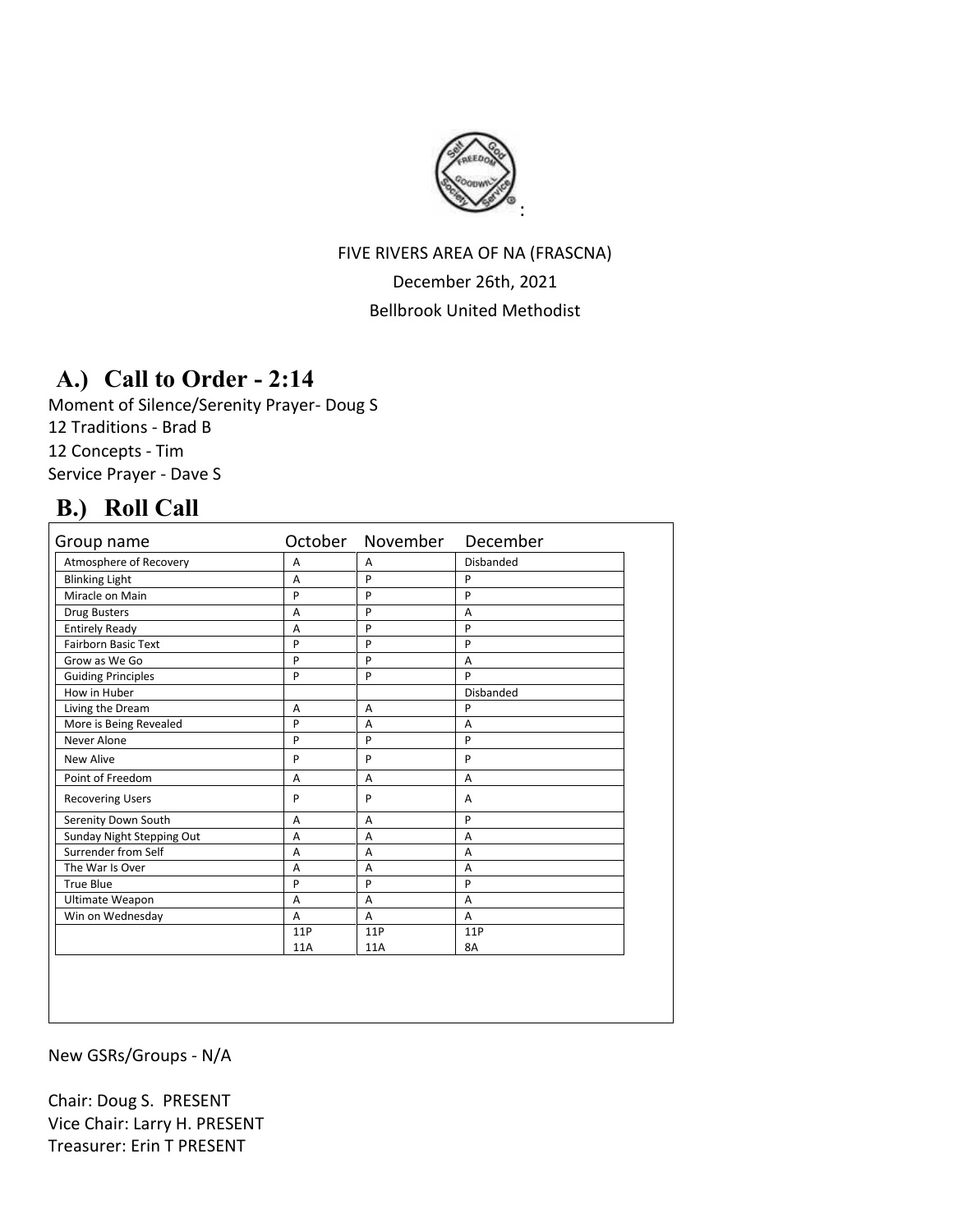Vice Treasurer: Vic W - PRESENT Vice Secretary: Raychel L - PRESENT Secretary: Greg H PRESENT RCM: OPEN RCM Alt: OPEN

Subcommittees:

Local Services: Sandi- ABSENT Policy: Steph B PRESENT Literature: Gerry O ABSENT Activities – OPEN Website- Britt B. - PRESENT

# **C.) Reports**

Chairperson: Verbal report

Vice Chair: No report

#### Secretary:

Minutes were accepted. Please submit reports either in person or online at [secretary@fiveriversna.org.](mailto:secretary@fiveriversna.org) Also, if you are new, changed your email address, or you have not received a copy of the recent minutes, please let me know via email. That way I can insure you get a copy as well. Additionally, I will be stepping down from my position as Area Secretary at the end of the year as my commitment will have been completed at that time. Thank you for letting me be of service, Greg H

RCM: Vacant

### Treasurer: Additional Info Attached

Hello FRASCNA family-

EIN was obtained for the FIVE RIVER AREA OF NARCOTICS ANONYMOUS or FRASCNA, allowing us to do business as a non-profit (social club) with a designation under 501 (a), which would require us to file a federal tax return 990-N or other required tax form, if contributions are under \$50,000 yearly. There are other NA areas on IRS.gov who have this designation with the IRS, according to NAWS there is no guidelines against doing this. After consultation with a CPA, Does not seem to be any need to have a 501c3 designation at this time, due to not taking donations from outside contributors that would need to be tax deductible to them, which is the only seen benefit.

We will open a new bank account with the new EIN, with a \$800 prudent reserve and close out the old bank account at end of 2021, donating all excess money to region. (minus 2021 expenses and \$800 prudent reserve). PAYPAL is working with me to change the tax liability to 1099 the FRASCAN EIN, required me to create and add the EIN to an upgraded business PAYPAL account. Once this is finalized, we can reopen online donations. Vic W. is new Vice Treasurer and is helping to reconcile the 2021 books/bank statements. We will provide a year end statement at end of 2021 as per Policy is required. Vic will take over in 2022 with a new bank account, and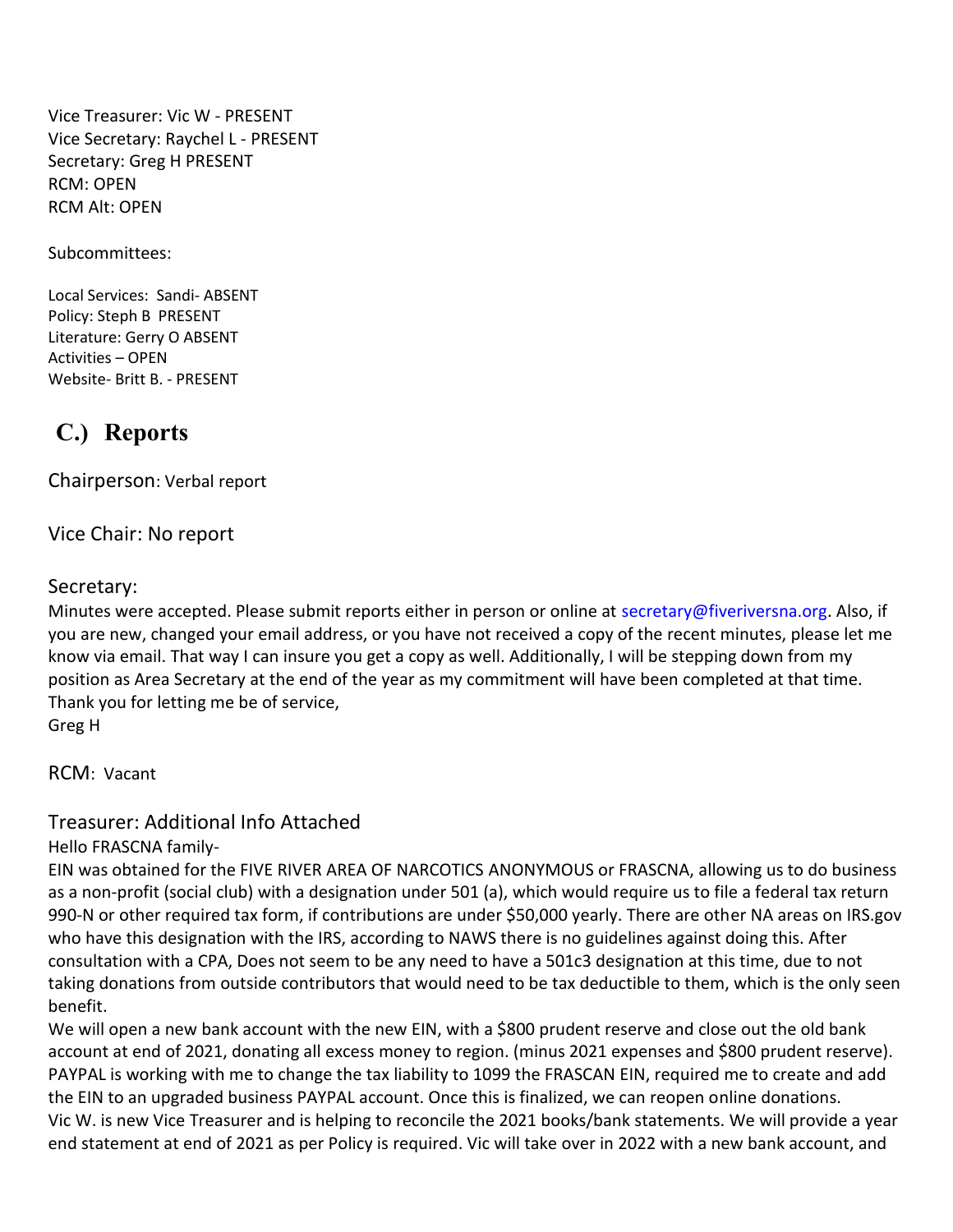Paypal with legit EIN. Thanks for allowing me to be of service. Erin S.

Local Services: absent

### Website:

Britt has been updating website with area online/in person meetings. Check out the website for more information. Please notify her with any changes.

### Literature: VACANT

Policy:

Meeting time: 2nd Thursday of the month 730-830 on zoom (email Stephanie.bingamon@gmail.com so I can add you to invite)

Report:

The committee has started going through the 2016 policy as no official amendments or appendices were ever officially voted in. We have printed off other Area Policies to give us guidance as we continue to review our Area's policy. If any committees would like to join via zoom or phone call to review their policies and make corrections please join. It was very successful when other committess joined for guidance of what has been working for their group! We have reached out to previous Phone Line chair to review policy. We are sending emails to current LSC chair about policy to review, as well as webmaster, and flyers past chair. We have started making corrections that we will bring once we are done reviewing the policy. If you know anyone interested in being on the committee please let me know! We are considering taking our meeting back to zoom as we have low attendance. If anyone is interested in joining please reach out to Raychel or myself! In loving service,

Stephanie B

Activities: VACANT

Group Reports: Attached

# **D.) Open Forum**

Website Coordinator - addition to report - requests home groups to verify information on website Dan G suggests checking NA.org for accurate information as well

## **E.) Old Business**

Policy Change Motion - See November Minutes - PASSED 8 for, 2 abs, 0 opposed ELECTION - Raychel L - Secretary - 9 for, 0 abs, 0 opposed ELECTION - Vic - Treasurer -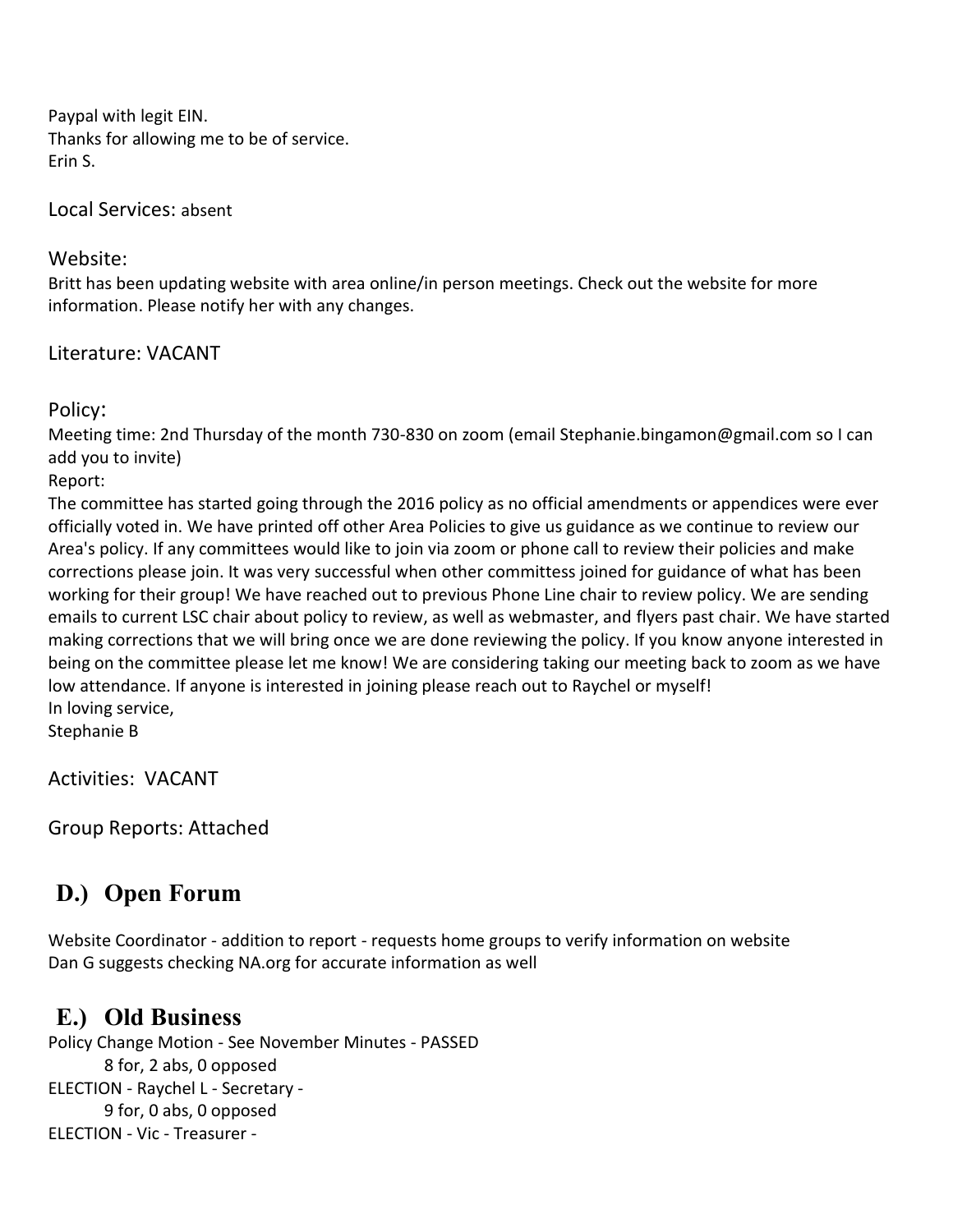9 for, 0 abs, 1 opposed ELECTION - Larry H - Chair - 9 for, 1 abs, 0 opposed 6 month limit on bringing settled issues - Attached - 7 for, 2 abs, 1 opposed

### **F.) New Business**

Storage Unit Motion - Dave S - Attached - 8 for, 0 abs, 0 opposed

## **G.) Motion to Close - 3:13**

**Open Positions - Vice Chair, Vice Secretary, Vice Treasurer, RCM, RCM alternate, Activities Coordinator** 

**\*These minutes contain policy changing motions.\*** 

## **H.) Attached Reports**

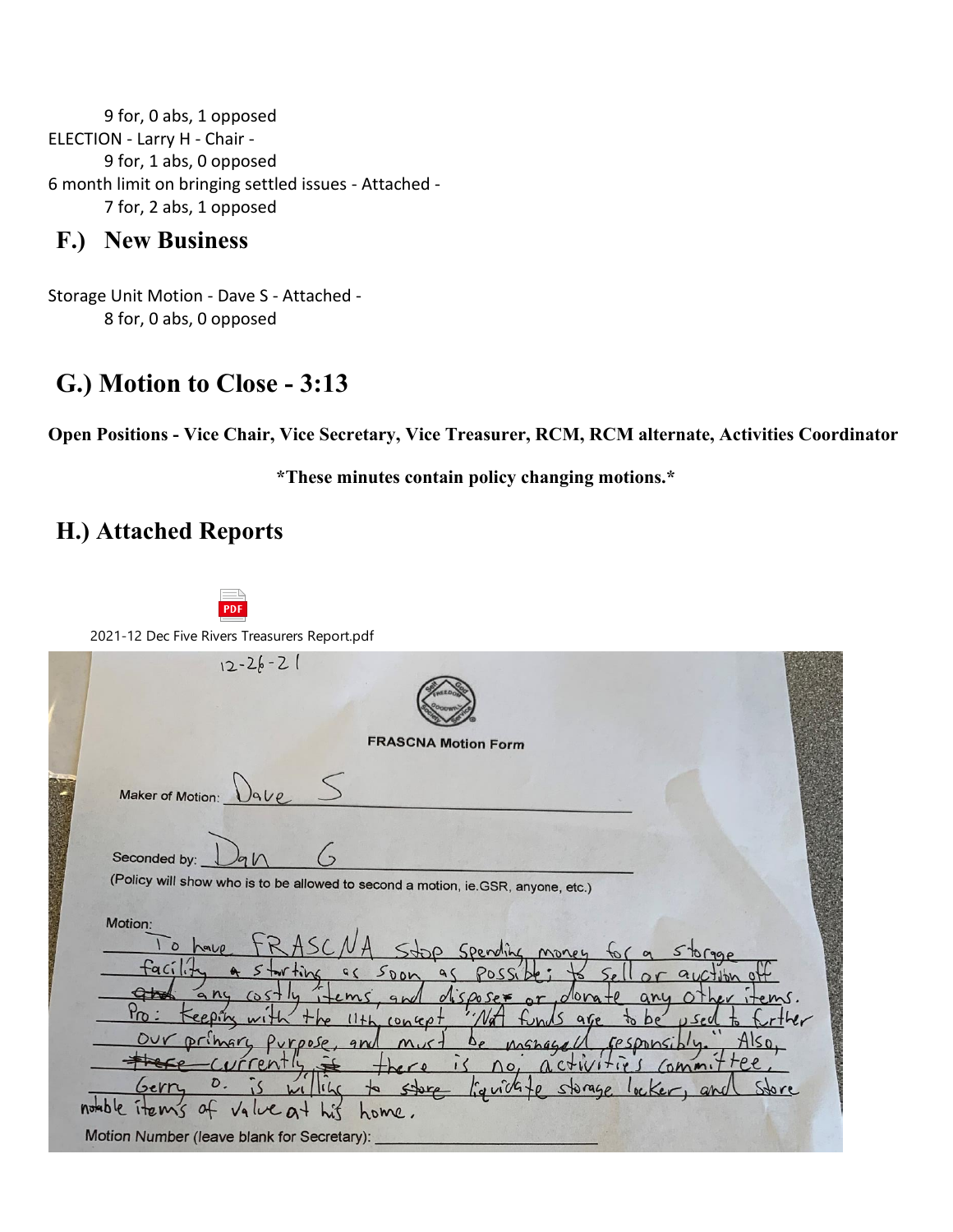**Atmosphere of Recovery:** our meeting is officially shutting down due to lack of support. It has been inactive for over 18 months and there is not currently enough interest in reopening it. We will be looking into donating the contents of our bin and coffee maker to an active meeting.

#### **Blinking Light:**

GSR – Dan G – djgreene@gmail.com 8:15- 9:30 on Fridays – Mosaic Church - 350 North Fairfield Rd. Beavercreek Rotating format Area donation: 164 Report: Our meeting is doing well, averaging 10 - 20 addicts per meeting.

#### **Drug Busters:**

GSR - Jamie G - Jgreen19@live.sscc.ed 6:30pm on Tuesdays - Peace Lutheran Church - 231 Harry Sauyer Road Open discussion No Report

#### **Entirely Ready:**

GSR – Greg H - Shannon45449@gmail.com 7:00 pm to 8:15 - Tuesdays - Church of Nazarene - 4701 Far Hills Ave, Kettering, OH Chairperson's choice literature study No report

#### **Fairborn Basic Text:**

GSR – Tim H – timothy78har[p@gmail.com](mailto:amymcmahan76@gmail.com) 7:30pm-8:30pm Wednesdays - 333 North Broad Street Text Study

#### **Grow as We Go:**

GSR – Jeff K - **[jmkirk110@gmail.com](mailto:jmkirk110@gmail.com)** Thursday 8pm-9:15P - Recovery Plus Center - 333 N Broad Street Chairpersons choice

#### **Guiding Principles:**

GSR - Dave S - Dawvid06@gmail.com Wednesdays 7-8pm - Hill Side Chapel - 3515 Shakertown Literature study - alternate between Guiding Principles, Living Clean and It Works: How and Why Area Donation: \$112 Report: We're donating \$112 to the Area. We are averaging about 15 people per week. Masks are now optional however we are still social distancing and cleaning the meeting space. We are now serving coffee and we are rotating between the Living Clean, Guiding Principles, and It Works: How and Why Books.

#### **Living the Dream:**

GSR - Nicole W - [nicole022210@gmail.com](mailto:nicole022210@gmail.com)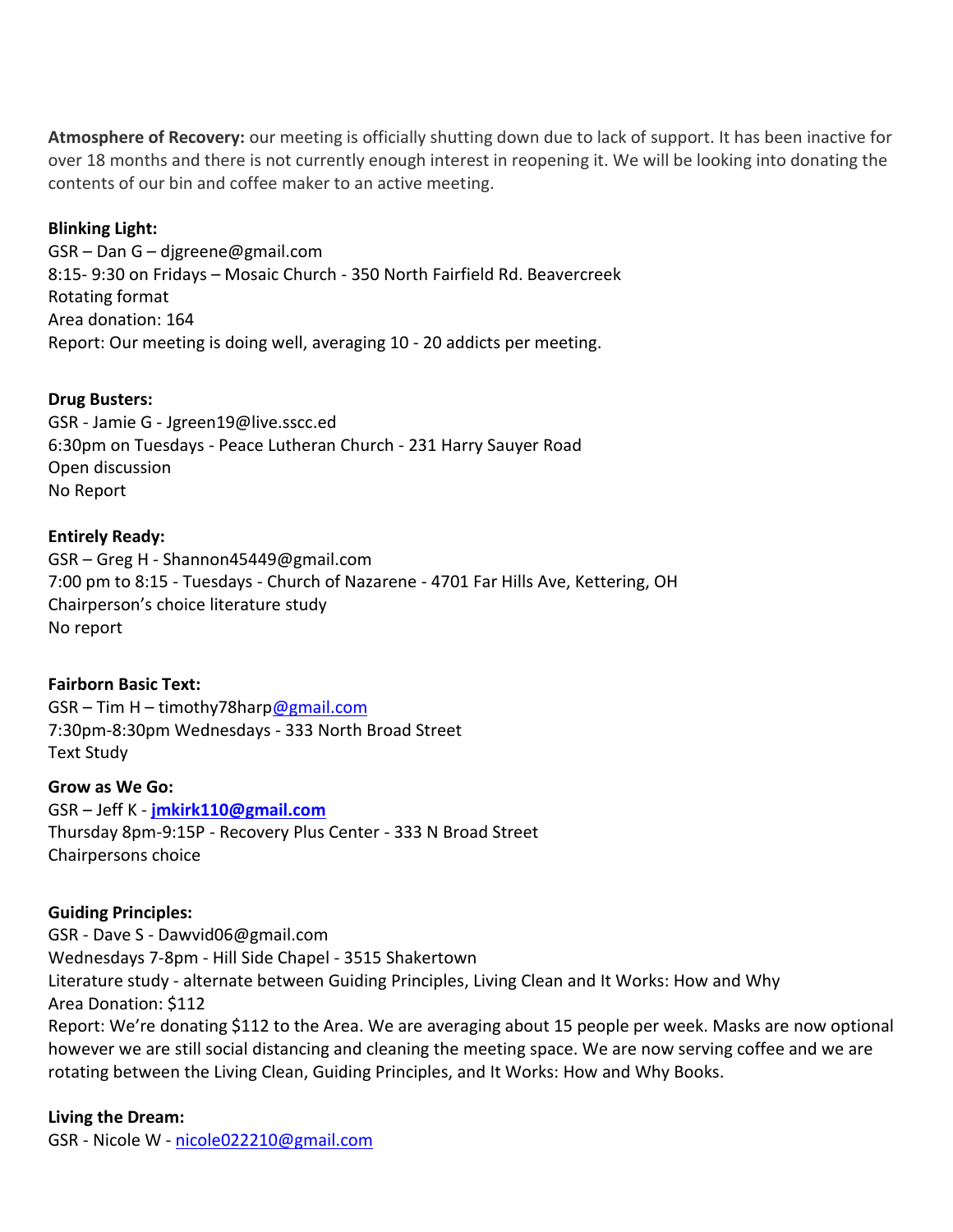Monday 7:00-8:15 - 444 country club Dr Chairperson choice rotating format No Report

#### **More is Being Revealed:**

[Moreisbeingrevealed@fiveriversna.org](mailto:Moreisbeingrevealed@fiveriversna.org) GSR – Katelyn H - hoglund.katelyn@gmail.com Thursdays at 7:00-8:15pm - Fairmont Presbyterian Church in basement - 3705 Far Hills Ave Rotating topic/literature from It Works How and Why Area Donation – 125 No Report

#### **Never Alone:**

GSR – Joe J - Joeyjames937@gmail.com Saturday 7:30-9:00PM - 202 S Winter St, Yellow Springs, OH Topic discussion No Report

# **New Alive:**

GSRs – Jenn H and Raychel L [jojen20@yahoo.com](mailto:jojen20@yahoo.com) Raychel.e87@gmail.com Tues 7:45-9:00 - St Marks Church - 456 Woodman Dr Rotating format No Report

#### **Miracle on Main**

GSR – Brad B - bradbodey@me.com 7:00-8:15 on Sundays - First United Methodist Church - 303 S Main St Format-literature/speaker last Sunday of each month

#### **Point of Freedom:**

GSR - Deanna M/Pam S - [Starshine784@gmail.com](mailto:Starshine784@gmail.com) Thursday 8:00-9:00 - Alpha Community Church - 806 Alpha Rd Format: weekly rotating candlelight meeting No Report

#### **Recovering Users:**

GSR – Nick B - [Nbutcher0335@gmail.com](mailto:Nbutcher0335@gmail.com) Tuesday 8:00-9:00 - 100 N Broad St Fairborn, Oh Topic discussion No Report

#### **Serenity Down South:**

GSR – OPEN - Doublebb714@gmail.com Monday 7:00-8:15 - 63 East Franklin St